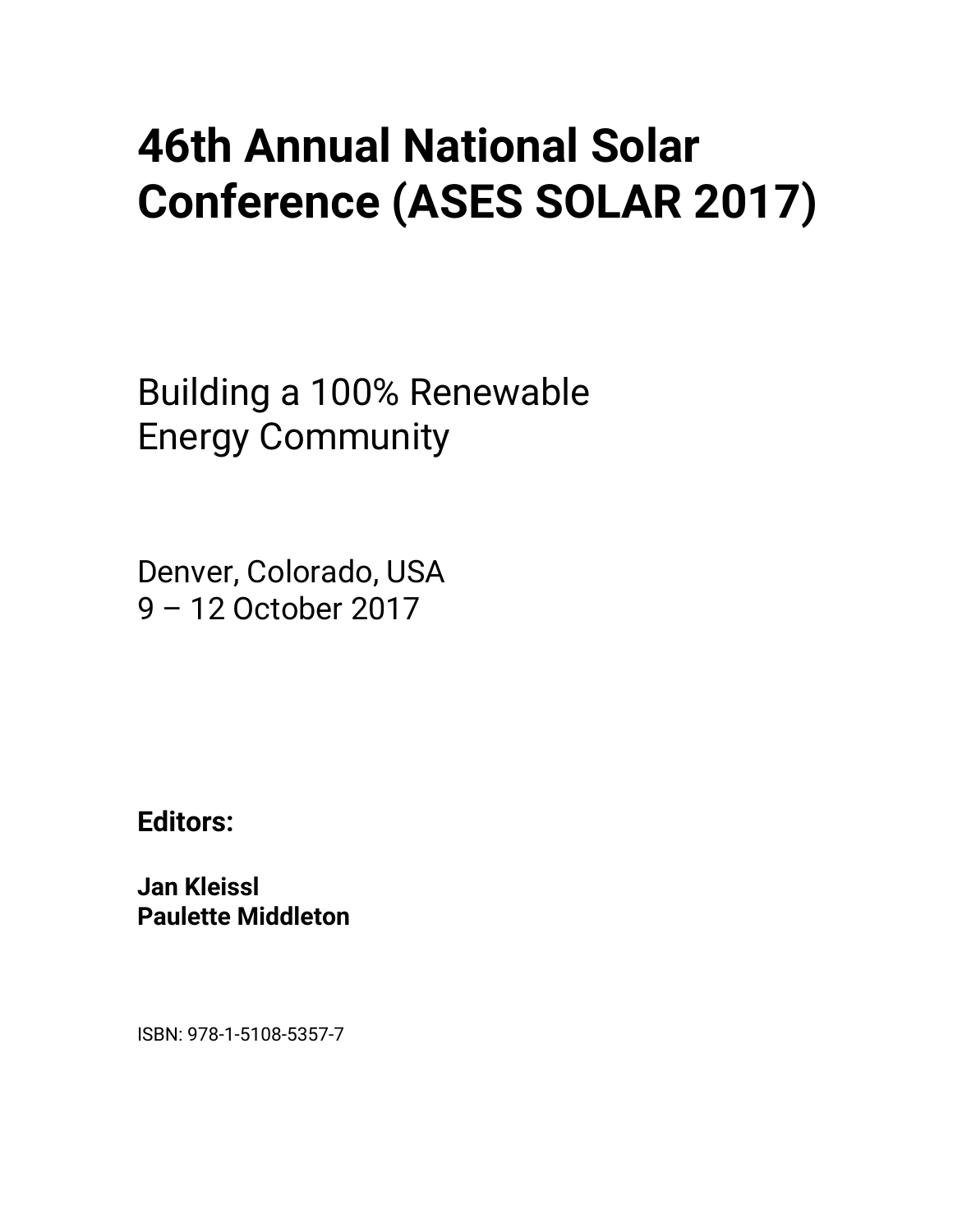**Printed from e-media with permission by:** 

Curran Associates, Inc. 57 Morehouse Lane Red Hook, NY 12571



**Some format issues inherent in the e-media version may also appear in this print version.** 

Copyright© (2017) by American Solar Energy Society All rights reserved.

Printed by Curran Associates, Inc. (2017)

For permission requests, please contact American Solar Energy Society at the address below.

American Solar Energy Society 2525 Arapahoe Ave, Ste E4-253 Boulder, Colorado 80302 USA

Phone: (303) 443-3130

info@ases.org

#### **Additional copies of this publication are available from:**

Curran Associates, Inc. 57 Morehouse Lane Red Hook, NY 12571 USA Phone: 845-758-0400 Fax: 845-758-2633 Email: curran@proceedings.com Web: www.proceedings.com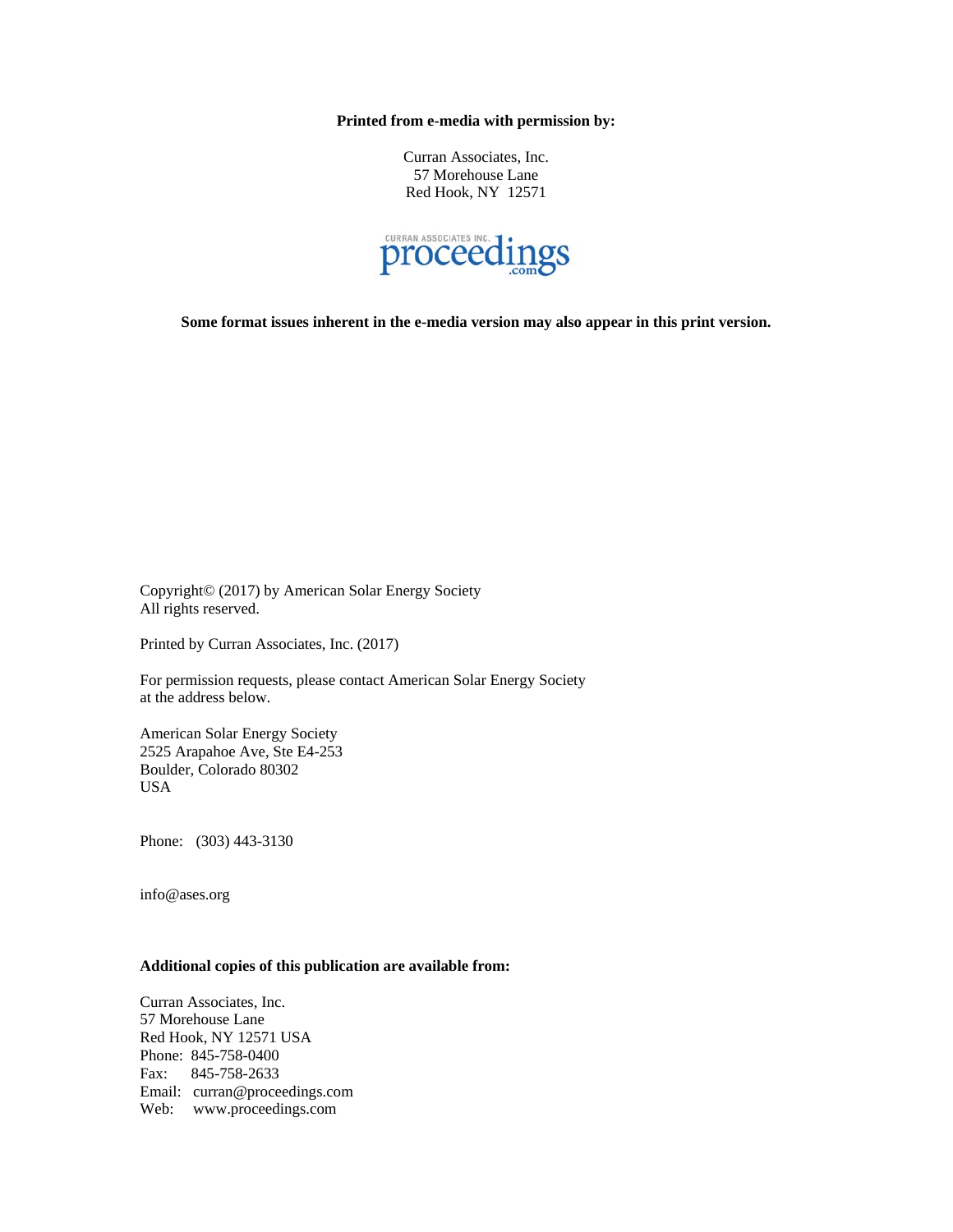#### **Introduction**

| Introduction to the SOLAR 2017 Proceedings |  |
|--------------------------------------------|--|
|                                            |  |

## **Bioclimatic Design and Sustainable Buildings**

| <b>Comparative Thermal Analyses of Adobe and Brick Buildings in Islamabad</b>                                   |  |
|-----------------------------------------------------------------------------------------------------------------|--|
|                                                                                                                 |  |
| Case Study of a Green Roof in Islamabad                                                                         |  |
|                                                                                                                 |  |
| Use of Light Pipe and Electronic Heliostat for Lighting of Underground Areas in Porto Alegre                    |  |
| Bystronski, Y.d.A., Costa-Neto, W.I., Martau, B.T. Martau, B.T. And Martin Martin Martin Martin Martin Martin 1 |  |
| Natural Rhythms and Temporal Perception: Visualization of Sunlight Patterns with Energy Monitoring              |  |
|                                                                                                                 |  |
| Optimized Design of Solar/Air Collection and Storage Systems for HVAC                                           |  |
|                                                                                                                 |  |

## **Community Solar and Solar Communities**

| A Tale of Two States: The Power of a Consensus Based Approach        |  |
|----------------------------------------------------------------------|--|
|                                                                      |  |
| Solar Energy in Pueblo: PV System Owners' Perspective                |  |
|                                                                      |  |
| Renewable Energy Adoption and Natural Disasters in the United States |  |
|                                                                      |  |
| <b>UDENAR Campus Verde Initiative</b>                                |  |
|                                                                      |  |

#### **CSP and PV Performance Case Studies**

| Measurement and Assessment of Parabolic Trough Mirror Soiling in an Operational CSP Plant in |  |
|----------------------------------------------------------------------------------------------|--|
| <b>Southeastern United States</b>                                                            |  |
|                                                                                              |  |